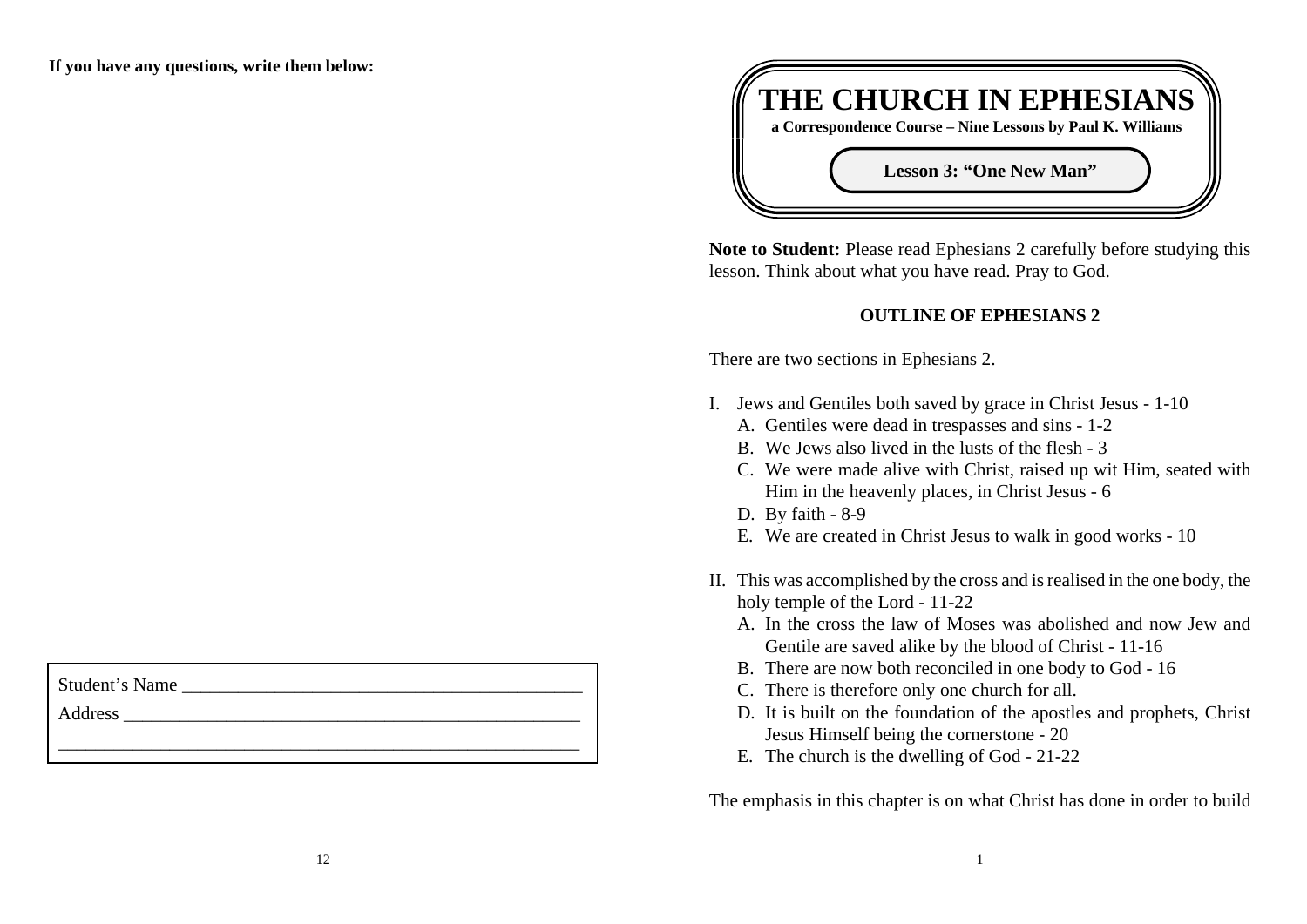His church. Mankind was helpless in sin, Jew and Gentile alike. The law of Moses caused enmity between Jew and Gentile. Jesus solved all of that through His death on the cross. Now we are all reconciled in the one body through the cross; we are all in the one holy temple of the Lord.

# **I. Jews and Gentiles Both Saved by Grace in Christ Jesus**

## **Raised from the Dead (1-7)**

From death to life. This was the dramatic change which took place in the lives of the Ephesians. It is the change which takes place whenever one today leaves the life of sin and is cleansed by the blood of Christ.

Spiritual death is the condition of being separated from God  $(v12)$ . What a horrible death! If a sinner can be made to understand that he is in this death he will writhe in anguish and will desire by all means to be free from it. Paul describes him as "*having no hope and without God in the world*" (v12). He can only look forward to the judgment with despair, knowing that he deserves eternal punishment in hell–and that he will receive it. He can pray, he can give all his money, but God will not listen to his prayers nor grant him forgiveness for his money. The sinner owes a debt which he cannot pay. The debt has cut him off from God. He is dead in his trespasses and sins. This was the condition of the Gentiles (verses  $1 \& 2$ ), and it was the condition of the Jews (note the word "we" in verse 3). It is the condition of us all without Christ.

While we are dead we "*walk according t the course of this world.*" (V2) This means that we live "*in the lusts of our flesh, indulging the desires of the flesh and of the mind.*" (3). In that condition we are "*by nature* (long established habit, not by birth) *children of wrath.*" The unsaved are walking dead men even though they may not know it. They do not know that their troubles and unsatisfied longings are caused by their sins; they do not know that their prayers cannot be heard by the God from whom they are separated. It is important for sinners to understand this. Only then will they long to be free from the terrible condition caused by sin.

- 43. T F We build on the foundation of the apostles and prophets when we follow what they wrote in the New Testament.
- 44. T F If we build on some other foundation, Jesus will be pleased.

# **A Holy Temple (21-22)**

The building which is erected on the true foundation, made up of living stones (1 Peter 2:5) properly fitted together, grows into a holy temple of the Lord. Every Christian is a stone in that temple–in which God dwells in the Spirit! The church of God is God's dwelling place. He does not live in a temple made with hands, He lives in the temple built on the foundation of the apostles and prophets, Christ Jesus Himself being the corner stone.

#### **Summary:**

What have we found in this chapter? We have found that the church is truly built by Christ. No man could unite Jew and Gentile in one body. No man could take away the law of Moses and save us by grace. This is what Jesus did.

Now those who are in that one body are fellow-citizens with the saints, built on the foundation of the apostles and prophets, growing into a holy temple in which God dwells in the Spirit.

Remember, therefore, *"For we are His workmanship, created in Christ Jesus for good works, which God prepared beforehand, that we should walk in them."* (10).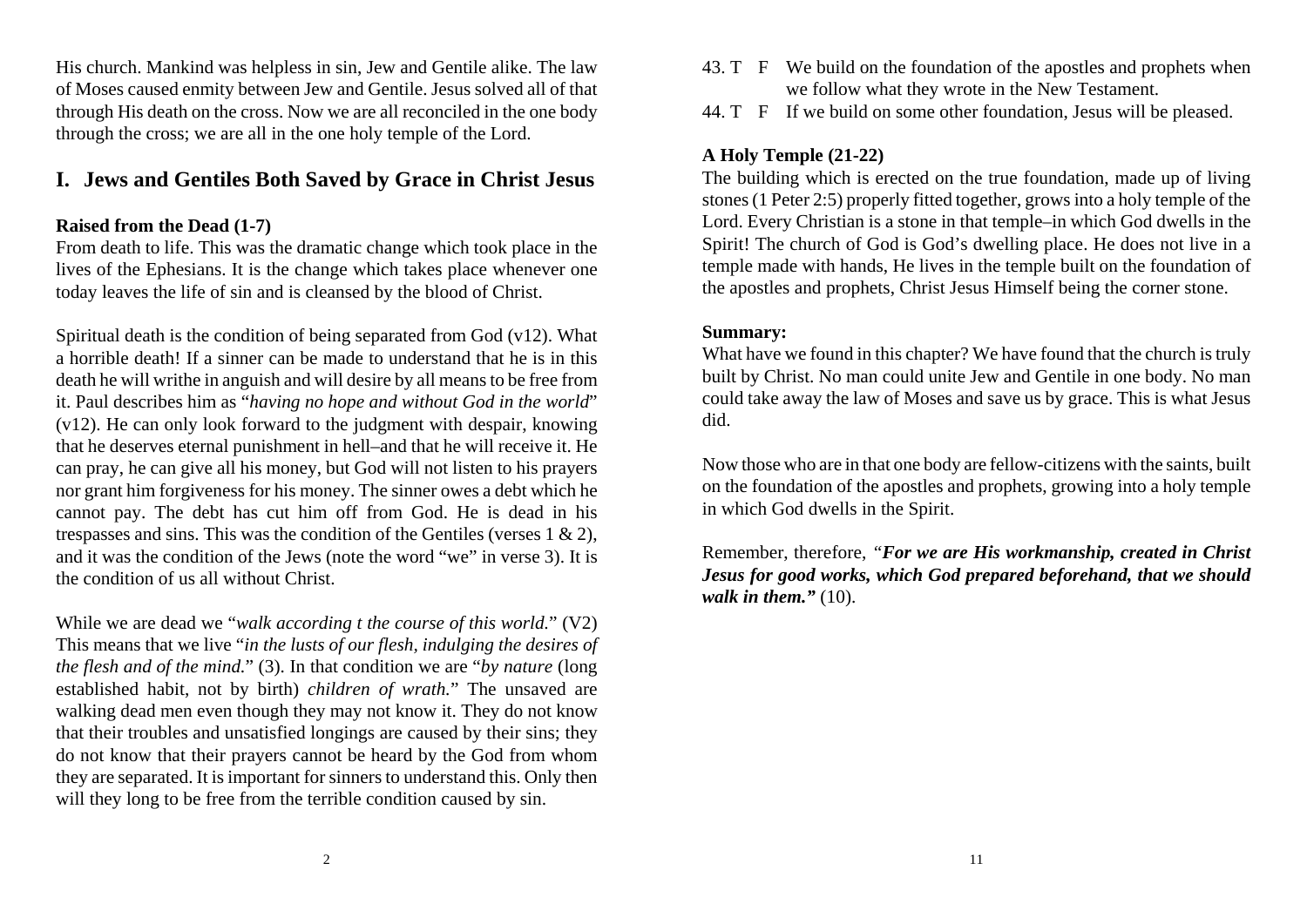work is to be the foundation of the church. Yet Paul wrote in 1 Corinthians3:11 that Jesus Christ is the foundation. "*For no man can lay a foundation other than the one which is laid, which is Jesus Christ.*" How can the apostles and prophets also be the foundation?

When Jesus promised the Holy Spirit to the apostles He said, "*But the Helper, the Holy Spirit, whom the Father will send in My name, He will teach you all things, and bring to your remembrance all that I said to you.*" (John 14:26) "*But when He, the Spirit of truth, comes, he will guide you into all the truth; for He will not speak on His own initiative, but whatever He hears, he will speak; and He will disclose to you what is to come.*" (John 16;13) When the apostles and prophets spoke, they spoke what was revealed to them by the Holy Spirit. The Holy Spirit guided them into all the truth–the truth which came from Jesus. Therefore when we listen to theapostles and prophets, we are building our lives upon Jesus. They laid the foundation which is the word of God. They wrote it and we have their words in the New Testament. Their words are the foundation of the church.When we preach that word, we are preaching the foundation which is Jesus Christ.

These words contain a warning. God's household is built on the foundation of the apostles and prophets, Christ Jesus being the corner stone. The churches of men are built upon the traditions of men, the "revelations" of men, the feelings of men. Their creed books contain things not found in the foundation, therefore those churches are not built upon the foundation of te apostles and prophets, Christ Jesus Himself being the corner stone. If anyone builds on any other foundation than Christ Jesus, that person is a fool (Matthew 7:26-27) who will be disowned by Jesus in the judgment day (Matthew 7:21-23).

#### **Questions:**

- 41. T F The foundation of the church is made up of men living on earth today.
- 42. T F The Holy Spirit guided the apostles into all the truth.

Spiritual death is separation from God, but the word "death" also implies helplessness. When we were dead we were not abl to come to God because we did not have the power. We could not raise ourselves from the dead. The only One with the power was God. Praise be to Him! He loved us and raised us from the dead! (vs 4-6).

#### **Questions (Circle T for True or F for False)**

1. T F This chapter tells what mankind has done to build a church.

- 2. T F Mankind was helpless in sin.
- 3. T F When a man is saved he changes from death to life.
- 4. T F When one is dead spiritually that one is separated from God.
- 5. T F Spiritual death is caused by sin (v.1).
- 6. T F The "prince of the power of the air" is Jesus (v.2).
- 7. T F Both Gentiles and Jews are separated from God by their sins.

## **Not as a Result of Works**

"*For by grace you have been saved through faith; and that not of yourselves, it is the gift of God; not as a result of works, that no one should boast."* (Vs.8-9)

Works ARE necessary to salvation. James wrote, "*You see that a man is justified by works, and not by faith alone."* (James 2:24). It is clear that James was writing about a different ind of works than Paul. Paul is talking about works which EARN salvation, of which one can BOAST. Works cannot earn us the forgiveness of even one sin; therefore there is never any place for boasting when we are forgiven. However, faith without works is dead (James 2:17). This means that unless our faith causes us to do what God says to do, God will not forgive us. Works of *obedience* ARE necessary to salvation. Paul wrote that Christ gave him apostleship "*to bring about the obedience of faith*" among all the gentiles. (Romans 1:5) We are saved by grace (the gift of God) through faith (obedient faith), not by works which *earn* salvation.

## **Questions:**

- 8. T F Salvation is the gift of God.
- 9. T F Works of obedience are necessary to salvation.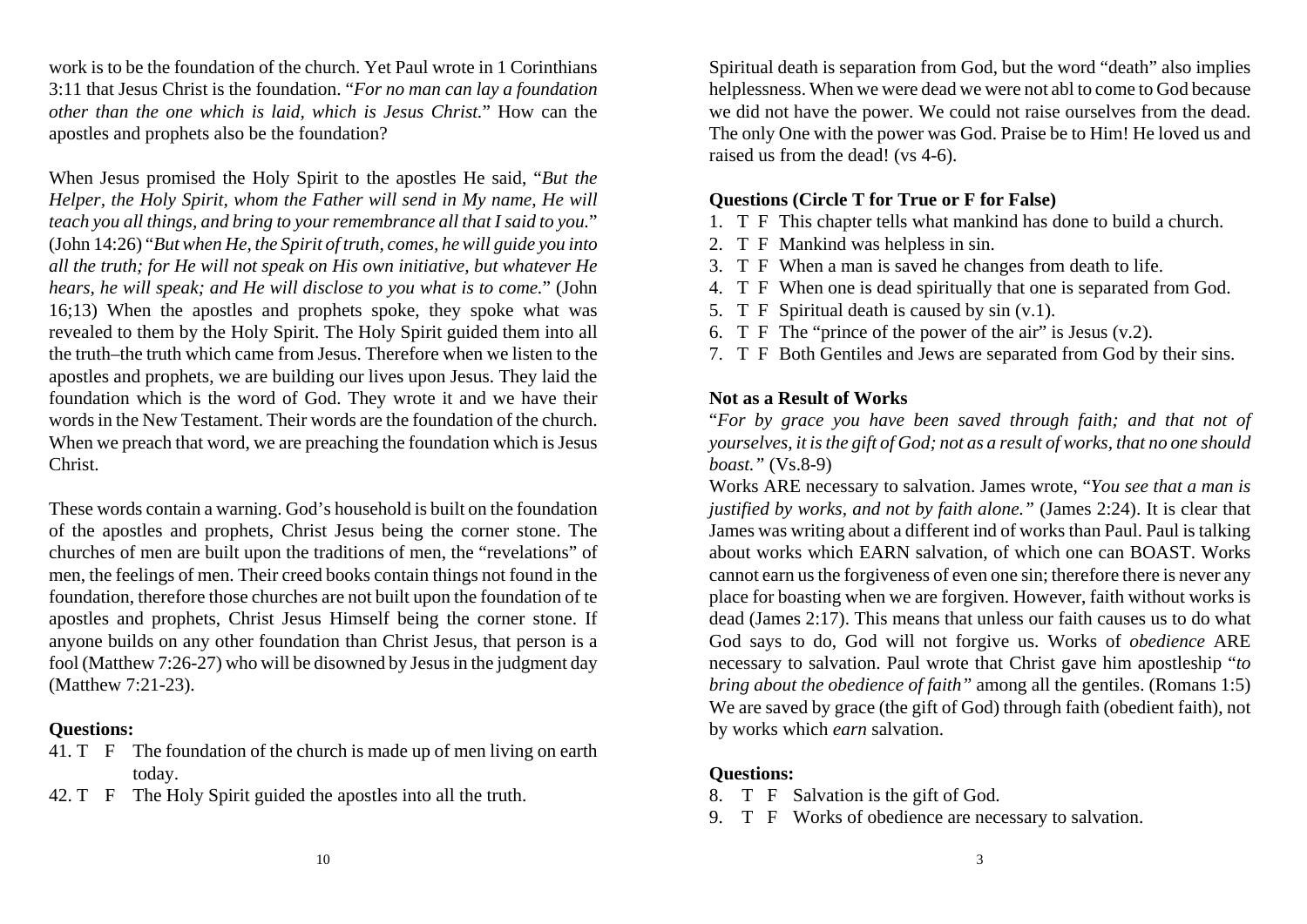- 10. T F Man earns salvation through his works.
- 11. T F We are saved by faith.
- 12. T F We are saved by faith without works of obedience.

#### **Created in Christ Jesus for Good Works (10)**

The purpose of our salvation is that "*we should walk*" in the "*good works which God prepared beforehand.*" (v.10). Christians are new creatures doing new things–good works. This is our purpose: we were "*created in Christ Jesus for good works.*" God has not left us to guess what these good works are The book of Ephesians was written to tell us how to live, as were the other books of the New Testament. When we study and live by these books we will be "*equipped for every good work.*" (2 Timothy 3:16- 17).

The sinner walks according to the course of this world  $(v.2)$ ; the child of God walks in good works. The members of Christ's church must walk in a way completely different from the walk of the devil's children. God's church is to be pure, holy, without spot and without blemish, made up of people zealous of good works.

One of the marks of Christ's church is that it is striving for purity, even punishing those who refuse to walk in purity. In 1 Corinthians 5 Paul instructs the local church to publicly "*deliver such a one to Satan for the destruction of his flesh.*" (1 Cor 5:5) Then he tells the individuals: "*But actually, I wrote to you not to associate with any so-called brother if he should be an immoral person, or covetous, or an idolater, or a reviler, or a drunkard, or a swindler–not even to eat with such a one.*" (1 Cor 5:11). The church of Christ must not only teach against such wickedness, it must act against those who engage in these deeds and refuse to repent.

#### **Questions:**

- 13. T F Christians are the workmanship of God.
- 14. T F Christians do not have to work.
- 15. T F The scriptures furnish us to every good work.
- 16. T F The purpose of our salvation is that we should be happy.
- 34. T F Jew and Gentile are reconciled in different bodies.
- 35. T F Spiritual blessings are found outside of Christ.
- 36. T F Different churches for different people is what God wants.
- 37. T F The prophecy of Isaiah 11 is fulfilled in the church.

#### **This church is further described in verses 19-22**

The members of the one body are "fellow-citizens," "saints," members of "God's household." (10) We could study each of these descriptions and get a great deal of good from the study. Think for a while what it means to be a citizen of God's kingdom, and think about the privileges and responsibilities of citizenship. The word "saint" means "holy ones," or "those who have been made holy and set apart for God's service". Think of the holiness which is given to those in the one body, the holiness which results from being cleansed by the blood of Christ. Think of the responsibility to continue living a holy life in the one body. Finally consider what it means to be a member of God's household. We are in His family; we are His children. Again, think of the privileges and responsibilities of those who are in God's household.

From these terms we can see that being a member of the one body is not like being a member of a social club. If you are in Christ's church, you are in a completely new relationship which governs your life all day, every day. As Paul wrote in 2 Corinthians 5:17: "*Therefore if any man is in Christ, he is a new creature; the old things passed away; behold, new things have come."*

#### **Questions:**

- 38. T F The word "saint" means a dead person who was especially holy.
- 39. T F We are "fellow-citizens" of God's kingdom now.
- 40. T F Members of the one body are members of God's family.

#### **The Foundation (20)**

God's household, the church is "*built upon the foundation of the apostles and prophets, Christ Jesus Himself being the corner stone.*" (20) This is an interesting way to describe the work of the apostles and prophets. Their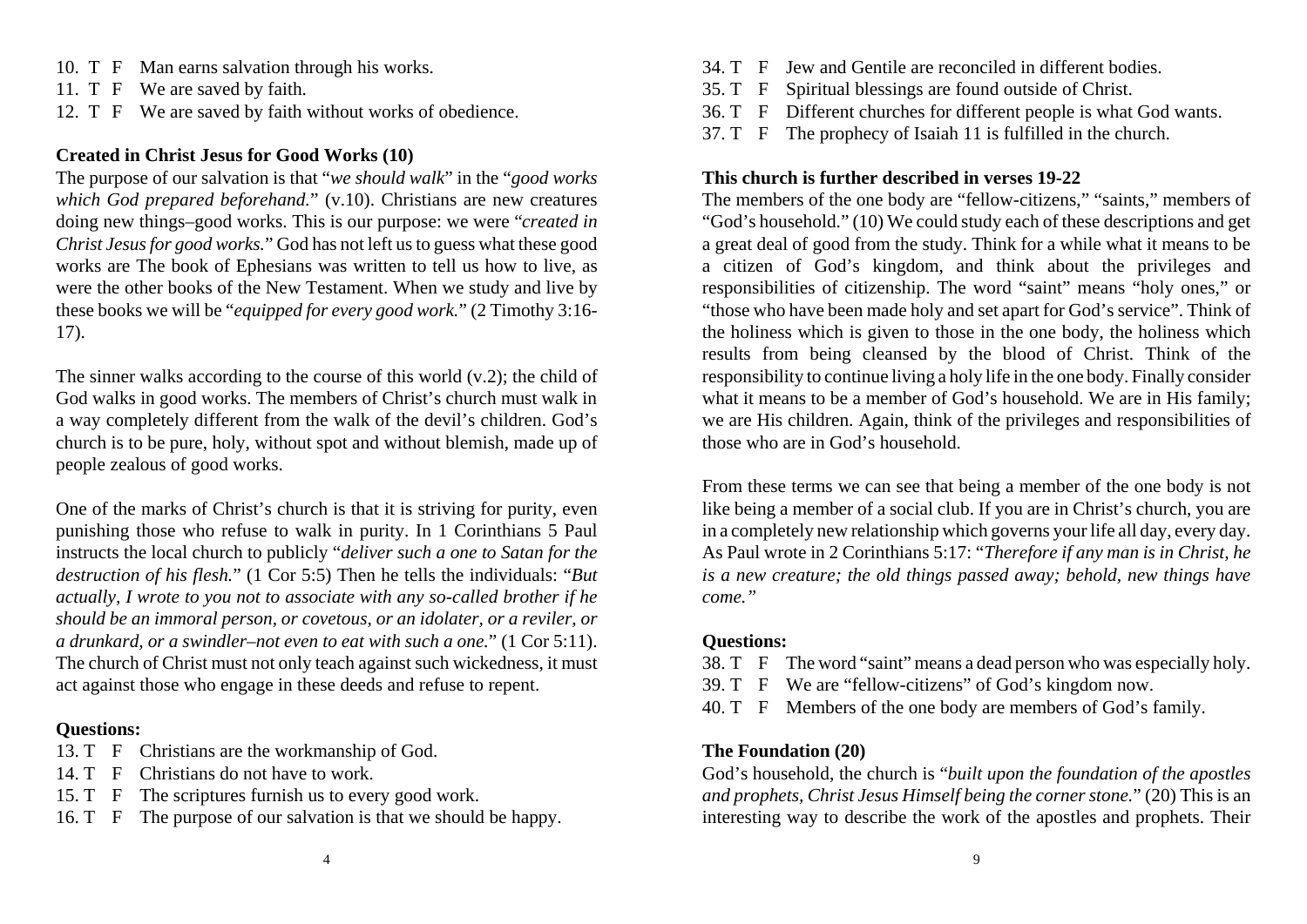

In Isaiah 11 is a prophecy of the coming of the Messiah (Jesus). At His coming "*the wolf will dwell with the lamb, and the leopard will lie down with the kid, and the calf and the young lion and the fatling together; and a little boy will lead them*" (Isaiah 11:6). The verses in Ephesians we are now studying tell us of the fulfilment of that prophecy. The wolf and the lamb are natural enemies yet they will dwell together in peace. The Jew and the Gentile were enemies because of the law of Moses but in Christ's onebody they dwell together in peace. Some false teachers think that Isaiah's prophecy has not been fulfilled and talk about "the wonderful world tomorrow," but those who understand Ephesians 2 know that peace has been brought by Christ and we who are in the one body have "the wonderful world today." We are experiencing the joy of being one with all people in Christ.

#### **Questions:**

- 25. T F The New Testament separates the "Circumcision" from the "Uncircumcision."
- 26. T F The Gentiles were "without God in the world."
- 27. T F The Gentiles were brought near by the law of Moses.
- 28. T F The law of Moses was the dividing wall between Jew and Gentile.
- 29. T F When Jesus died on the cross the law of Moses was abolished.
- 30. T F The law of Moses was given to lead us to Christ.
- 31. T F Jesus came to fulfill the law of Moses.
- 32. T F Only circumcised men are accepted by God.
- 33. T F Jesus was the end of the law.
- 17. T F The sinner walks in good works.
- 18. T F The church must do noting to the member who walks in sin.
- 19. T F The Christian must not eat with an immoral member of thechurch.

### **Seated With Christ in the Heavenly Places (6)**

Before we finish this section, we must note verse 6. After saying that God made us alive together with Christ Paul says, "*and raised us up with Him, and seated us with Him in the heavenly places, in Christ Jesus.*"

In lesson 2 we found that the expression "*in the heavenly places*" means "*in the spiritual realm.*" Here is a stupendous fact. Christians are *now* seated with Christ! With Him we are ruling over Satan. We are no longer under the control of Satan–we have been raised up with Christ. Now in everything we are with Him. It is no wonder, then, that "*in all these things we overwhelmingly conquer through Him who loved us.*" (Romans 8:37).

In Ephesians 6:13-18 we will find how Christ furnishes us with everything we need to overcome Satan in our lives. "In Christ" we rule with Him inthe heavenly places

### **Questions:**

- 20. T F Those in the one body are seated with Christ.
- 21. T F Christ is ruling over Satan.
- 22. T F Christians are ruling with Christ over Satan.
- 23. T F We are raised up with Christ when we are saved.
- 24. T F We are raised up with Christ when we are baptized. (See Romans 6:3-11)

# **II. This was accomplished by the cross and is realised in the one body, the holy temple of the Lord**–11-22

**In the cross the law of Moses was abolished and now Jew and Gentile are saved alike by the blood of Christ. (11-18)**